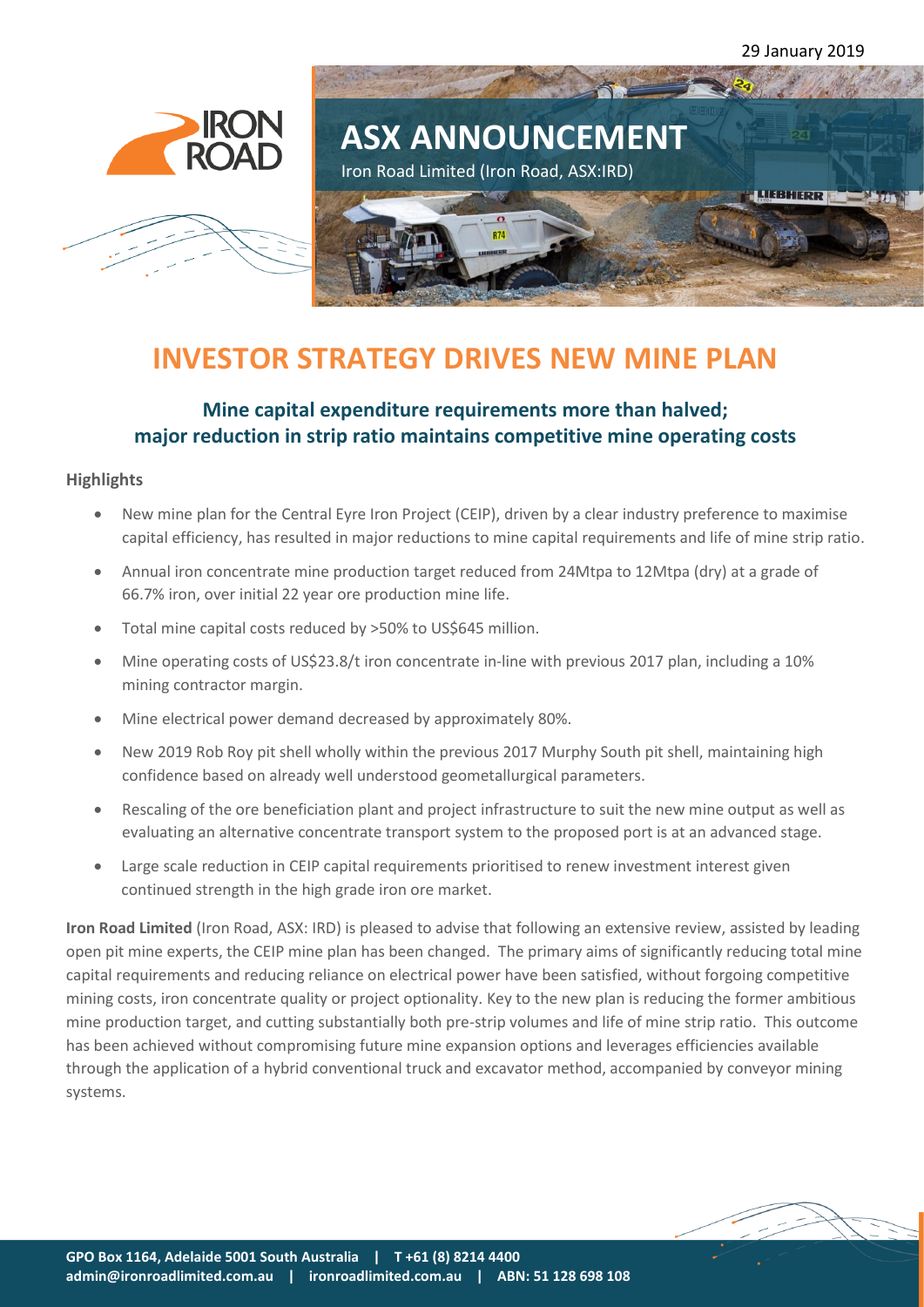#### Key Metrics – Mine Physicals

| Item                                                                                                                           | <b>Unit</b> | 2019 Rob Roy                | 2017 Murphy South / Boo-Loo |  |
|--------------------------------------------------------------------------------------------------------------------------------|-------------|-----------------------------|-----------------------------|--|
| Mining method                                                                                                                  |             | Conventional, EPCC and IPCC | <b>IPCC</b>                 |  |
| LoM ore production                                                                                                             | Year        | 22                          | 27                          |  |
| Pre-strip                                                                                                                      | Mt          | 177                         | 322                         |  |
| LoM material movement<br>(excluding pre-strip)                                                                                 | Mt          | 3,347                       | 9,917                       |  |
| LoM strip ratio                                                                                                                | waste:ore   | 0.97:1                      | 1.34:1                      |  |
| LoM iron concentrate<br>production target                                                                                      | Mt (dry)    | 250                         | 589                         |  |
| Iron concentrate<br>production                                                                                                 | Mtpa (dry)  | 12                          | 24                          |  |
| LoM concentrate grade                                                                                                          | $%$ iron    | 66.7                        | 66.7                        |  |
| Mine power demand                                                                                                              | <b>MW</b>   | 35                          | 170                         |  |
| Notes: LoM - life of mine<br>$EPCC - ex$ -pit crushing and conveying<br>$\textsf{IPCC}-\textsf{in-pit}$ crushing and conveying |             |                             |                             |  |

Of the 1,701 million tonnes of magnetite mineralisation contained within the Rob Roy pit shell; 92% reports to the Measured, 6% to the Indicated and 2% to the Inferred Mineral Resource categories. The Rob Roy pit shell is derived entirely within the Murphy South / Boo Loo Mineral Resource (detailed in Table 1).

There is a low level of geological confidence associated with inferred mineral resources and there is no certainty that further exploration work will result in the determination of indicated mineral resources or that the production target itself will be realised.

| <b>Item</b>                                                                                                    | <b>Unit</b>              | 2019 Rob Roy | 2017 Murphy South / Boo-Loo |  |
|----------------------------------------------------------------------------------------------------------------|--------------------------|--------------|-----------------------------|--|
| <b>Capitalised Pre-strip</b>                                                                                   | US\$M                    | 214          | 374                         |  |
| <b>Mine Capex</b>                                                                                              | US\$M                    | 431          | 965                         |  |
| <b>Total Mine Capital</b>                                                                                      | US\$M                    | 645          | 1,339                       |  |
| <b>Mining Opex</b><br>(including waste &<br>tailings management)                                               | US <sup>2</sup> /t       | 23.8         | 23.7                        |  |
| Mine contractor margin                                                                                         | $\overline{\phantom{a}}$ | 10%          | Not applicable              |  |
| <b>Sustaining capital</b>                                                                                      | US <sup>2</sup> /t       | 3.8          | 4.5                         |  |
| AU\$/US\$                                                                                                      | $\overline{\phantom{a}}$ | 0.72         | 0.75                        |  |
| Notes: Rob Roy Mine costs expressed in 2018 terms<br>Murphy South / Boo-Loo Mine costs expressed in 2017 terms |                          |              |                             |  |

#### Key Metrics – Mine Costs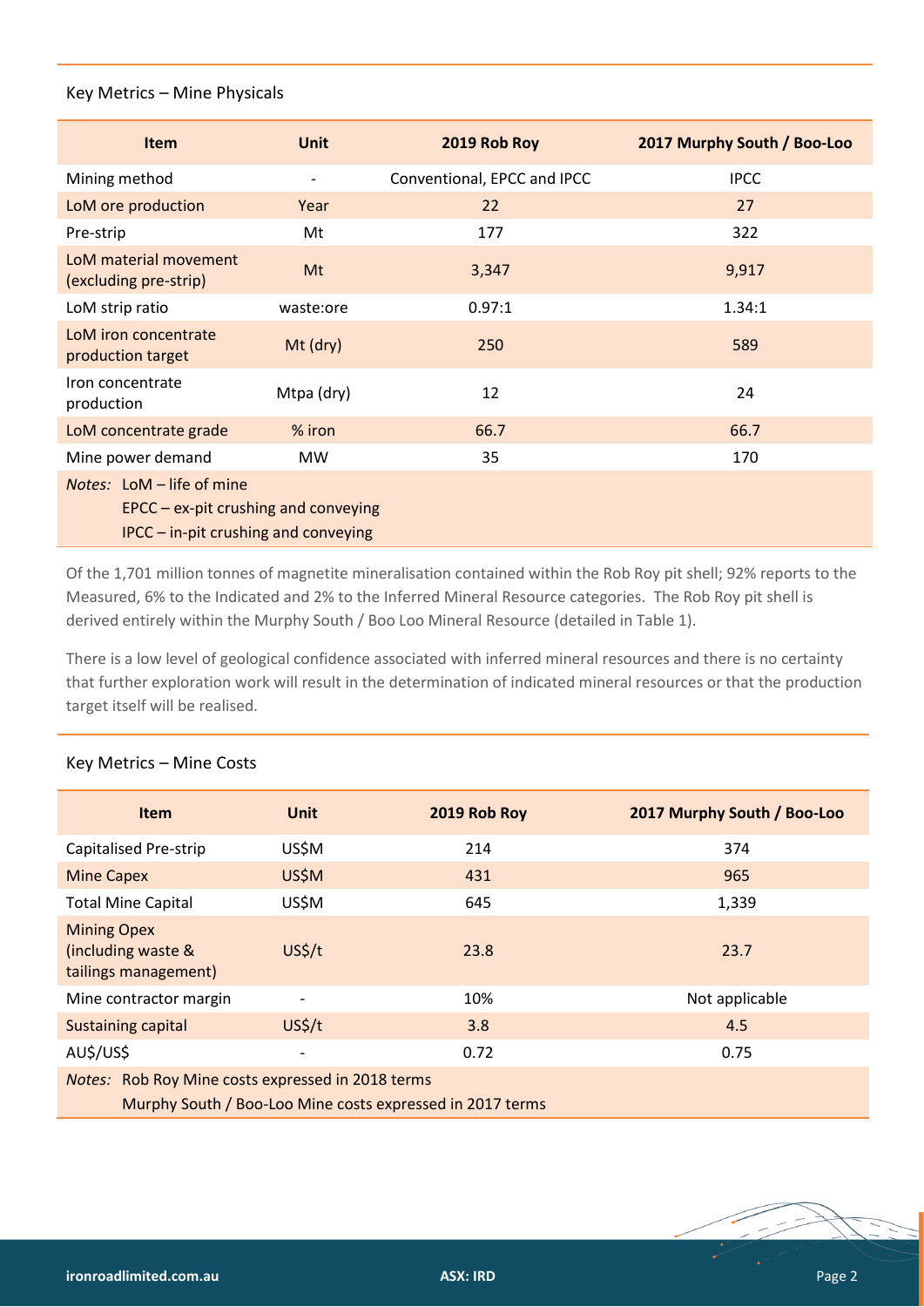#### **Basis for Mine Plan Review**

The CEIP Definitive Feasibility Study and subsequent optimisation studies<sup>1</sup> established that the CEIP could credibly deliver premium quality iron concentrate at high annual production rates up to 24Mtpa (dry). Former mine plans were specifically designed to achieve highly efficient movement of very large volumes of ore and waste to underpin high annual concentrate production targets with competitive life of mine cost profiles.

The scale of former mining and beneficiation proposals, together with the supporting infrastructure required, indicated previous total upfront capital hurdles of approximately US\$4 billion (including pre-strip). Flagged funding tasks of this magnitude have proven prohibitive for potential CEIP partners and many greenfield development proposals globally have experienced difficulty maintaining momentum. Volatile commodity markets and a sustained environment where corporate strategies remain heavily skewed towards capital management, in preference to growth, have been other key inhibiting factors.

Although having eased from peak percentage levels over recent months, price premiums for high quality iron concentrate and pellet feed remain strong as highlighted by the 65% Fe Fines Index currently trading around US\$90/dmt. There is growing industry and market analyst consensus that strong demand and tight markets for high iron grade products is likely to continue.

In the absence of timely Chinese backed equity funding materialising for the CEIP and following constructive feedback from other potential investors, the Company initiated work assessing the viability of a smaller start-up mine with a production target of approximately 12Mtpa iron concentrate (dry). It was anticipated that reducing the immense scale of material movements would result in much lower development capital options for the CEIP<sup>2</sup> and a team of open pit mine experts were engaged to assist with the work.

This work as highlighted is complete and entails:

- Focussing on a single open pit which substantially reduces pre-strip and waste mining requirements over life of mine;
- Utilising a conventional truck and shovel and EPCC/IPCC hybrid mining solution, which evolves with progression of the mine over time, reducing mine electrical power demand by approximately 80%;
- A mine design which provides optionality, allowing for a later cut-back of the southern wall and extraction of additional mineralisation within the global Mineral Resource.

The above changes are represented in Figure 1, below. The new mine design is referred to as '*Rob Roy*' and is wholly contained within the previously defined Murphy South pit.

The tables on page 2 illustrate key changes between the new scenario (Rob Roy) to the previous mine plan (Murphy South and Boo Loo).

 $\overline{a}$ 

<sup>1</sup> [CEIP Study Confirms Compelling Commercial Case](http://clients2.weblink.com.au/clients/ironroad/article.asp?asx=IRD&view=6668845) (26 February 2014), Optimisation Studies Complete at CEIP (13 October 2015), Mine Review Drives Further Value Accretion Opportunities at the CEIP (31 October 2017)

<sup>2</sup> [Quarterly Activities Report](http://clients2.weblink.com.au/clients/ironroad/article.asp?asx=IRD&view=6906036) (26 October 2018), [Managing Director's AGM Presentation](http://clients2.weblink.com.au/clients/ironroad/article.asp?asx=IRD&view=6910579) (23 November 2018)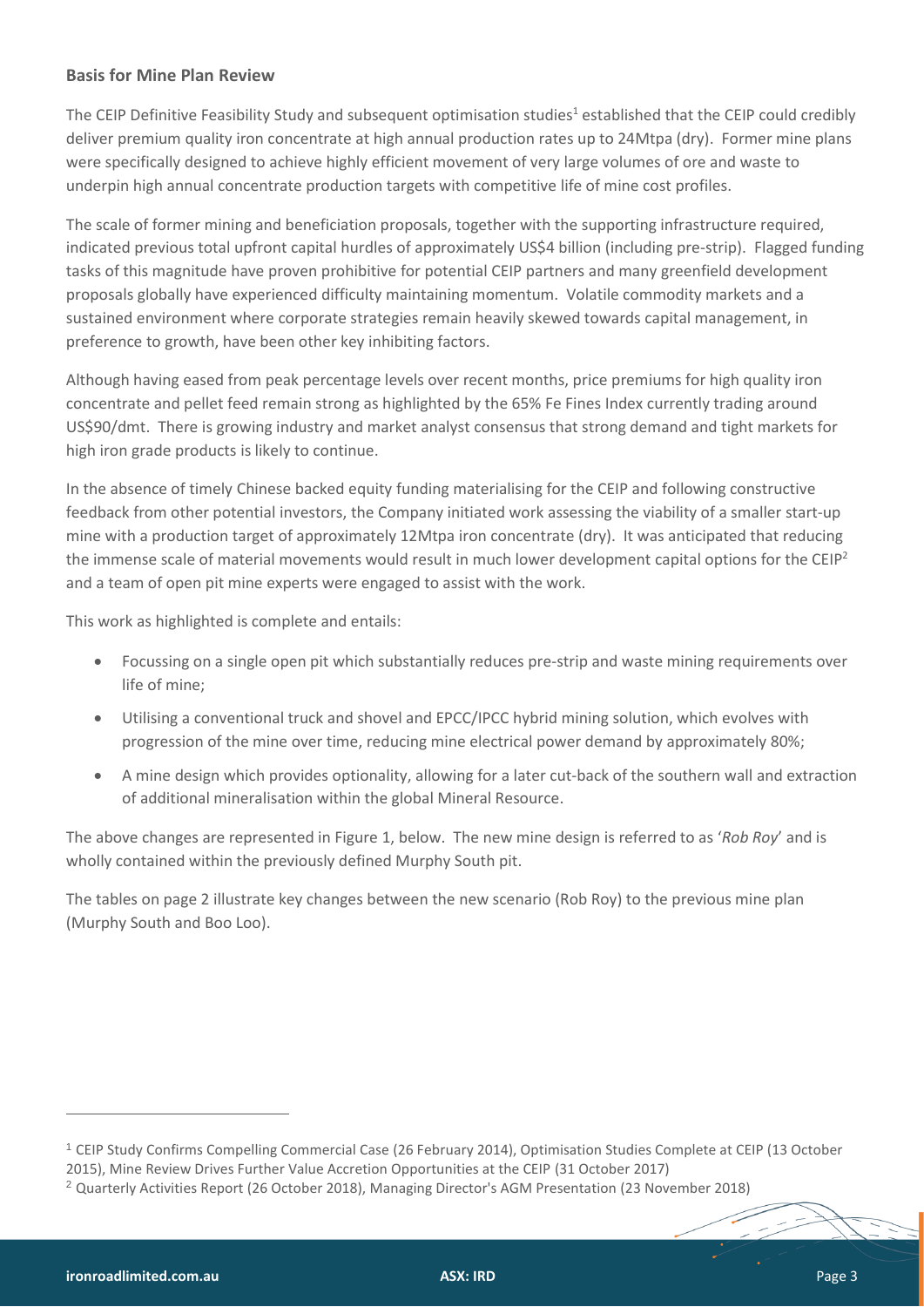

*Figure 1 Schematic cross-section looking east showing the new and previous pit outlines*

#### **Next Steps**

The restructure of the mine plan has numerous downstream implications, including reduced process plant requirements, a further lowering of electrical power demand and transmission capacity, lower water usage and reduced costs associated with other mine site and off site facilities.

At the lower targeted rate of iron concentrate output, an alternative low capital option (versus heavy haulage rail) is now viable for the 148km transportation of product to the proposed port at Cape Hardy for export. The impact of these changes is currently being evaluated. Principal aims of targeting further large scale capital efficiencies while maintaining a competitive Free on Board (FOB) unit cost profile remain a priority to renew investment interest in the CEIP. Results of this work together with a fresh appraisal of project economic metrics are expected to be released to the market later in Q1, 2019.

*- Ends -*

#### **Note**

The Optimisation study referenced in this announcement was released on 13 October 2015 as "Optimisation Studies Complete at CEIP" and updated on 20 April 2016 as "Continuing Cost Reductions at Central Eyre Iron Project" and 3 July 2017 as "CEIP Capital Cost Estimate Reduction". The Company has provided an update to material assumptions and is not aware of any other new information or data that materially affects the information included in this announcement. The Mineral Resources underpinning the Production Target have been prepared by competent persons in accordance with the requirements of the JORC code.